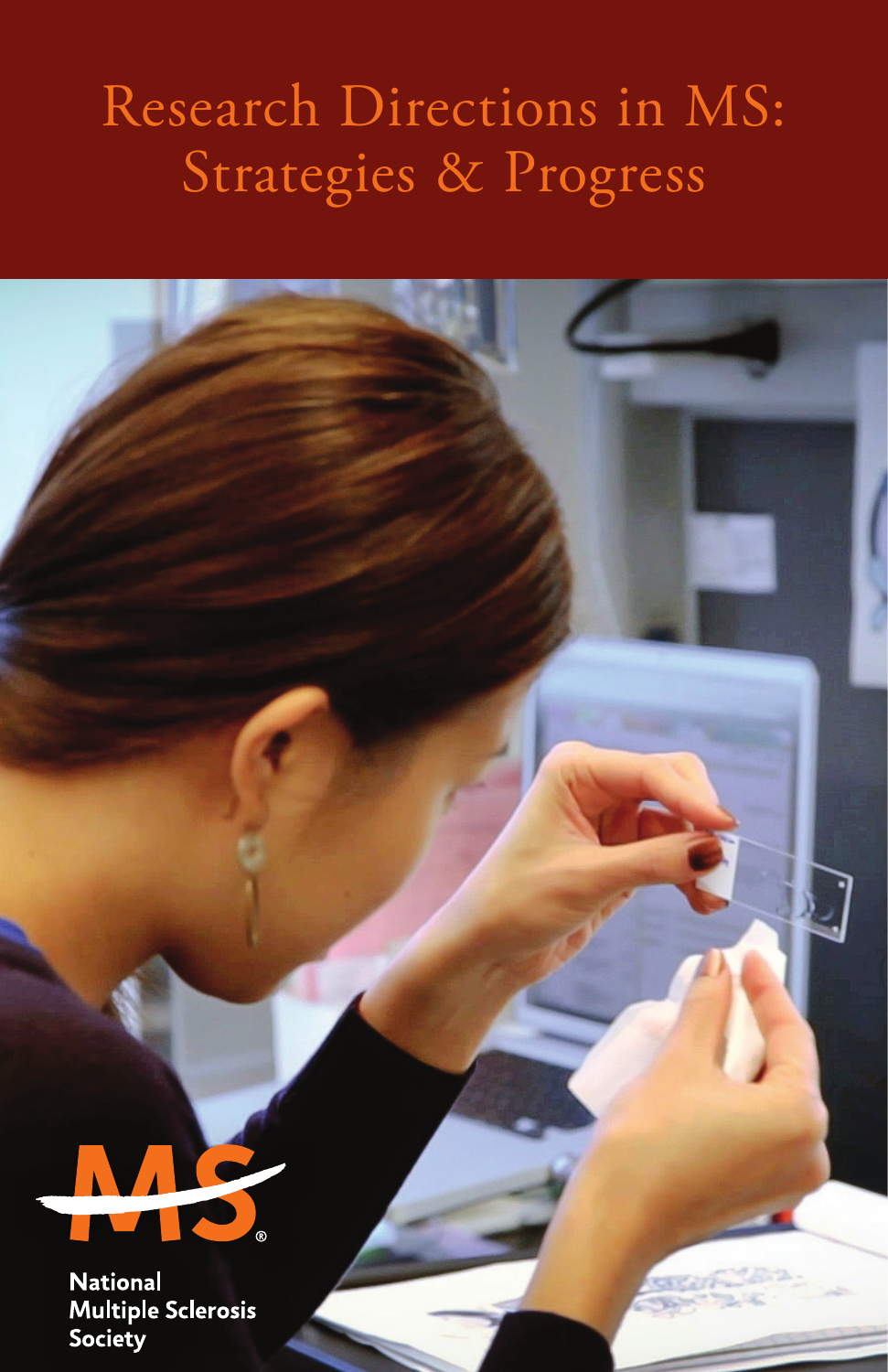The illustration on page 3 is adapted and reprinted, with permission, from **Multiple Sclerosis: A Self-Care Guide to Wellness**, Nancy J. Holland and June Halper, eds., published by Paralyzed Veterans of America. This publication is supported by contributions to the National Multiple Sclerosis Society from its members and friends.

© 2016 NATIONAL MS SOCIETY. ALL RIGHTS RESERVED.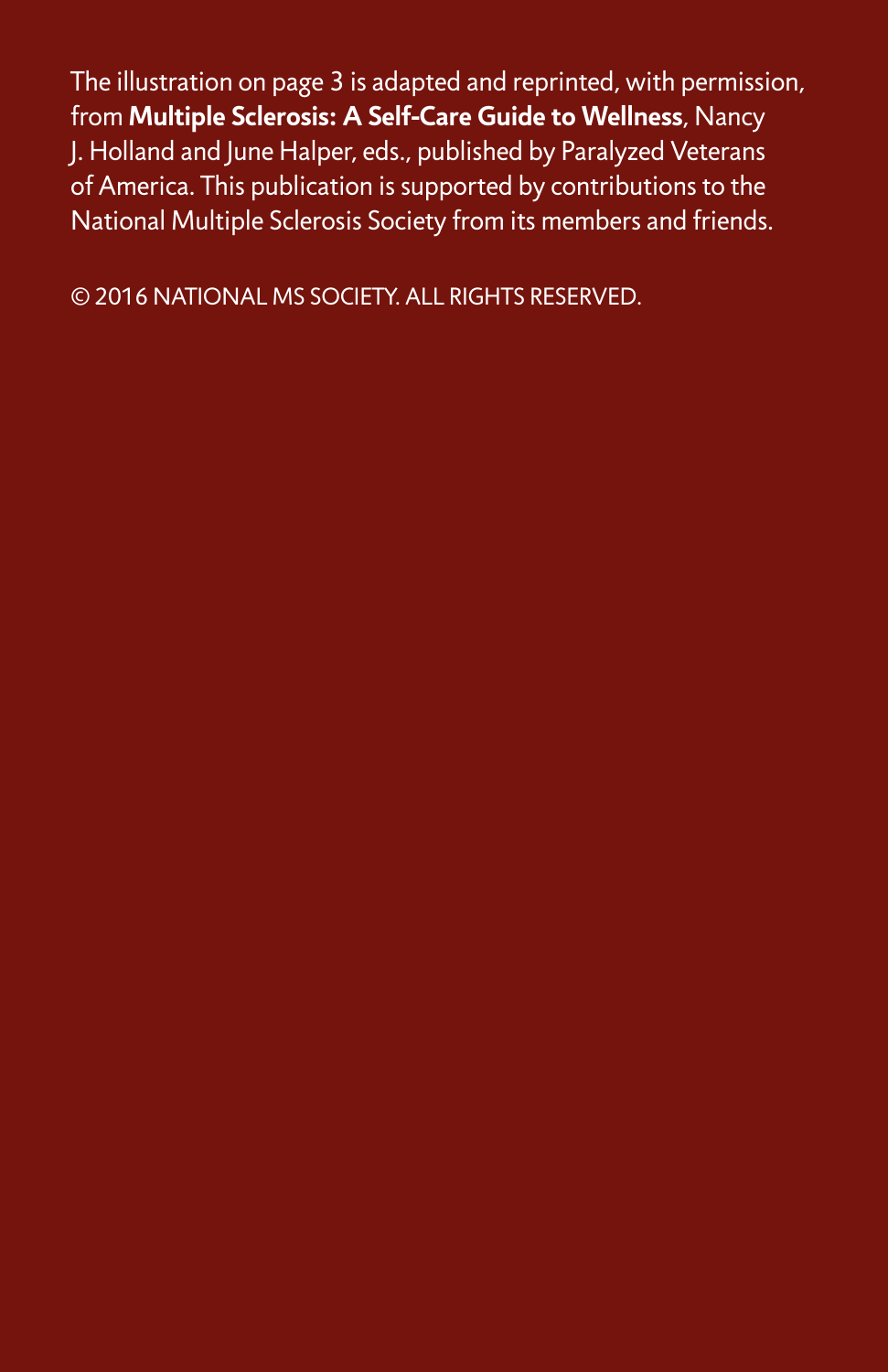# Introduction

Multiple sclerosis (MS) is a chronic and unpredictable, often disabling disease of the central nervous system, which is made up of the brain, spinal cord, and optic nerves. MS interrupts the flow of information within the brain and between the brain and the body. Symptoms range from numbness and tingling to blindness and paralysis. The progress, severity and specific symptoms of multiple sclerosis in any one person cannot yet be predicted, but advances in research and treatment are moving us closer to a world free of MS. More than 2.3 million people are affected by MS worldwide.

Research on multiple sclerosis was almost nonexistent in 1945, the year a small classified ad appeared in **The New York Times**: "Multiple Sclerosis. Will anyone recovered from it please communicate with patient." The ad was placed by Sylvia Lawry, whose brother, Bernard, had been diagnosed with MS, and whose family was frustrated by the lack of treatment options. No one came forth with a treatment, but many came forth with the need and desire to do something about this urgent problem.

In 1946 the National Multiple Sclerosis Society was born and in 1947 the Society sponsored its first three research projects. Today, the National MS Society funds more MS research than any other MS organization in the world. Research sponsored by the Society and our many partners in government, other MS organizations around the world, and the private sector has led to major advances in our understanding and treatment of this complex disease.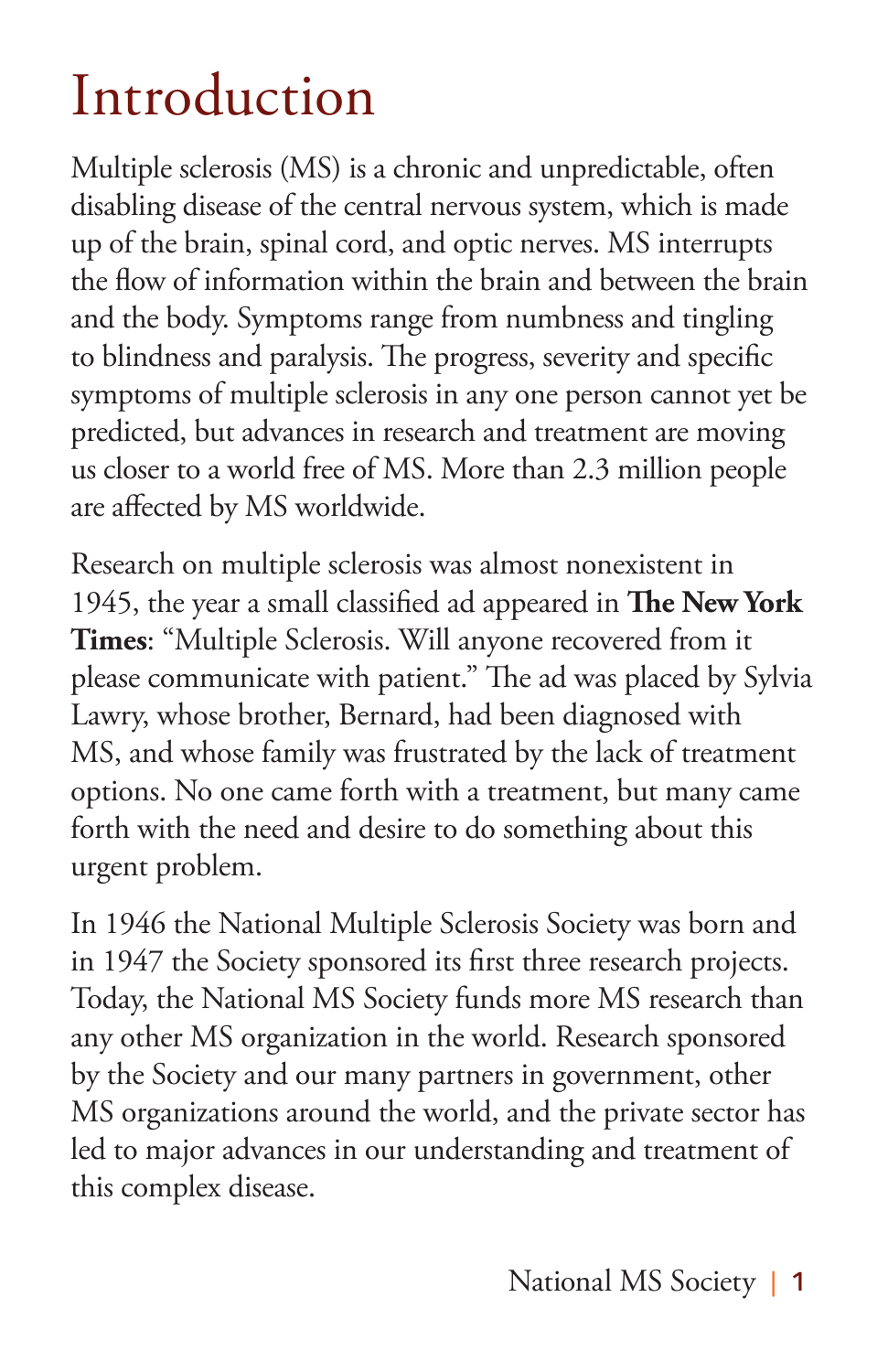Although the cause of MS is still unknown, thanks to global research efforts, we've already seen some immense successes. Society efforts have led to faster, more accurate diagnosis of MS, shortening the wait for answers, and offering earlier treatment, which may help prevent nervous system damage. Our breakthrough research has helped identify some of the genes that contribute to MS susceptibility — a key in understanding the cause and how to prevent MS. We're at the forefront of entirely new areas of MS research including the discovery of nerve and myelin repair potential. And we're making strides in the area of wellness and rehabilitation research, testing these solutions and others so that people with MS can live their best lives every day. During the last 70 years, the Society has been involved in virtually every major breakthrough in treating and understanding the disease.

Our goal is to drive scientific breakthroughs to end MS and identify everyday solutions that change the lives of people with all forms of MS. This brochure traces the comprehensive and holistic approach being taken to stop MS is its tracks, restore lost function and end MS forever.

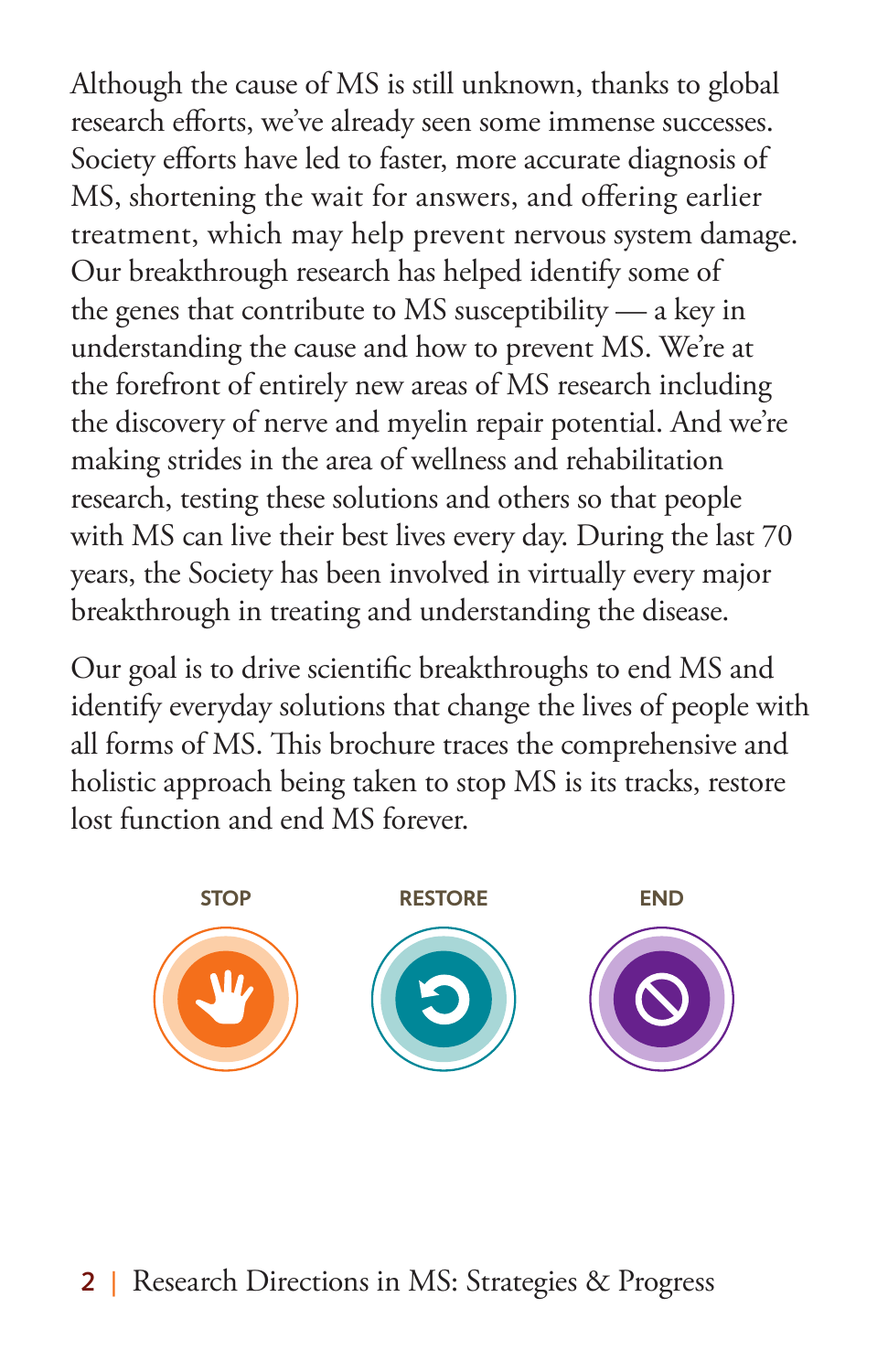# What we know about MS drives research efforts

### MS is an immune-driven disease

In MS, the body's own immune defense system attacks myelin, the fatty substance that surrounds and protects the nerve fibers in the central nervous system. The nerve fibers themselves are also damaged. The damaged myelin forms scar tissue (sclerosis), which gives the disease its name. When any part of the myelin sheath or nerve fiber is damaged or destroyed, nerve impulses traveling to and from the brain and spinal cord are distorted or interrupted, producing the variety of symptoms that can occur. Destruction of nerve fibers is thought to lead to disease progression and disability.

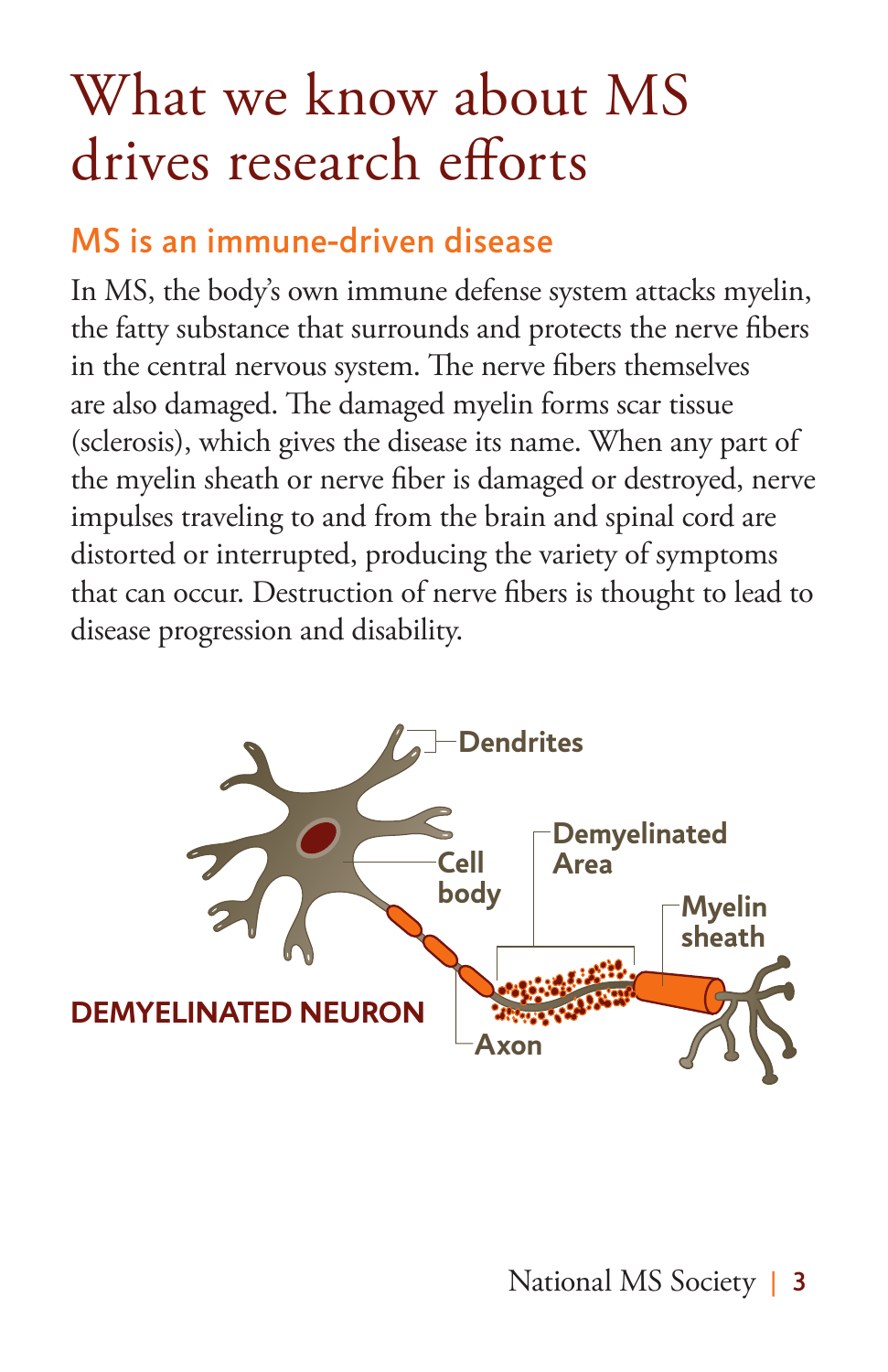Research into the immune processes and the damage they cause is providing insights and new targets to stop MS in its tracks; and understanding how nerves and myelin work and how they respond to damage is providing new leads in the quest to reverse the damage and restore function. This research also is driving wellness initiatives forward, as we begin to understand how gut bacteria or diet may affect the immune attack in MS, and how probiotic or other diet-related strategies might be employed to stop this attack.

### What causes MS and its progression?

While the cause of MS is still not known, scientists believe that a combination of several factors may be involved in causing MS. MS is known to occur more frequently in geographic areas that are farther from the equator. Epidemiologists scientists who study disease patterns — are looking at many factors, including variations in geography, demographics (age, gender, and ethnic background), genetics, infectious triggers and migration patterns, in an effort to understand:

- Why are women at a higher risk for developing MS than men?
- How do a person's genes make them susceptible to whatever causes MS (but genes alone are not the only answer, since MS doesn't appear to be directly inherited, and even identical twins don't experience the same chances of developing MS)?
- What other factors in the environment trigger MS in people who are susceptible?
- Why do some people who have MS experience progressive disability and others do not?
- What are the factors that cause MS progression, and how can they be stopped?
	- 4 | Research Directions in MS: Strategies & Progress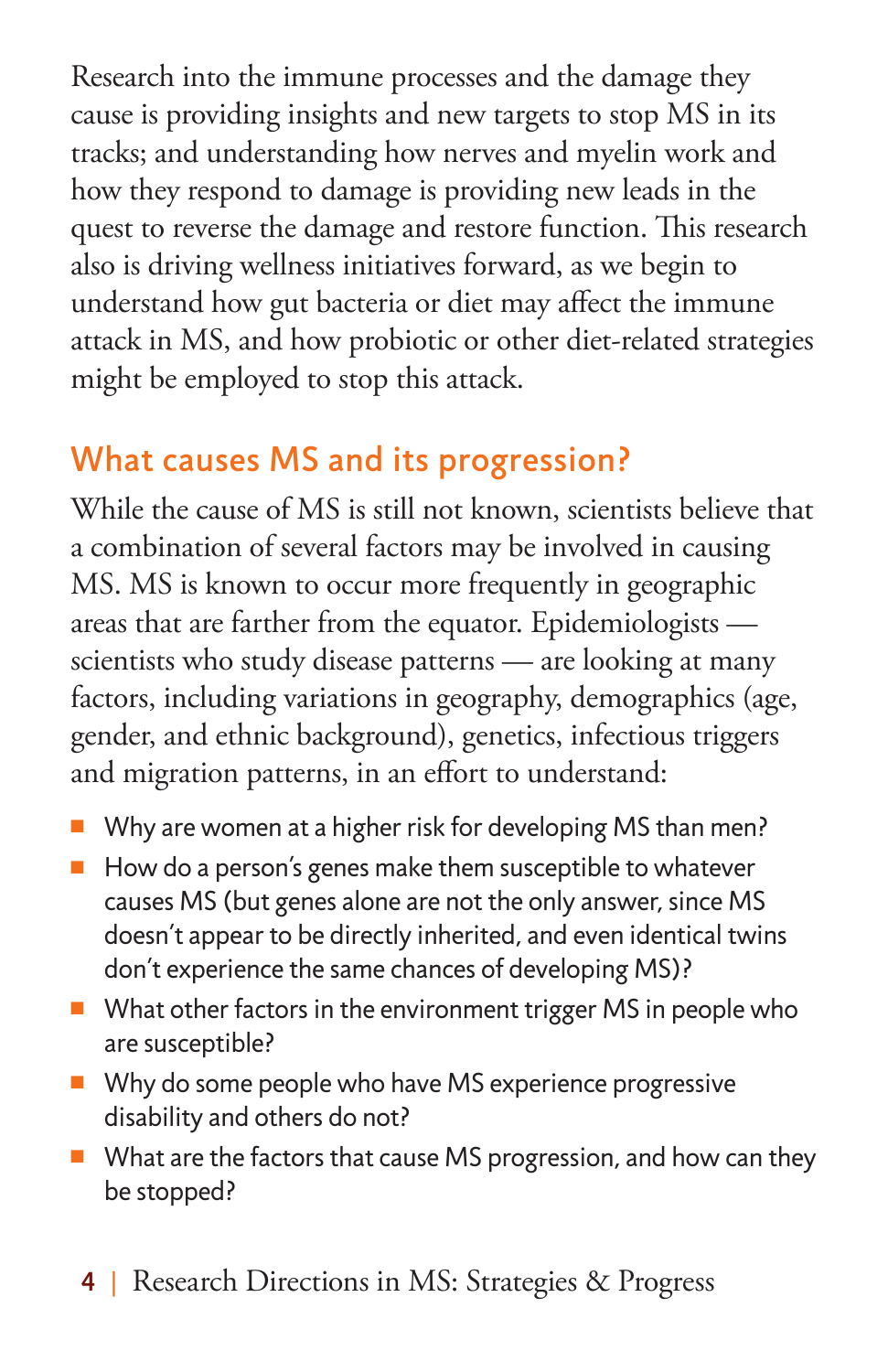Progress is being made in identifying possible MS triggering factors.Knowing the cause of MS and what drives progressive disability will lead to ways to stop the disease in its tracks and end it through prevention.

# The National MS Society's approach to research

Because MS is a complex disease that is different for every individual, we take a comprehensive approach that can propel knowledge, better treatments, healthcare policies, and new disease management therapies forward, faster. We drive research and collaborate worldwide to stop MS in its tracks, restore lost function, and end the disease forever — for every single person with MS.

The National MS Society drives progress through an expert research review process and funding of the most promising research across all areas, including the advance of basic understanding of the disease process and the translation of promising new therapies to accelerate commercial development. Through these efforts, we have:

- Recruited more than 900 new MS researchers to the field
- Provided early career support and funding to nearly every thought leader in MS research
- Set standards in diagnosis, symptom management, pediatric MS, complementary and alternative medicine, rehabilitation research, clinical trial strategies and stem cell research
- Established the MS field of nerve and myelin repair which resulted in trials for treatment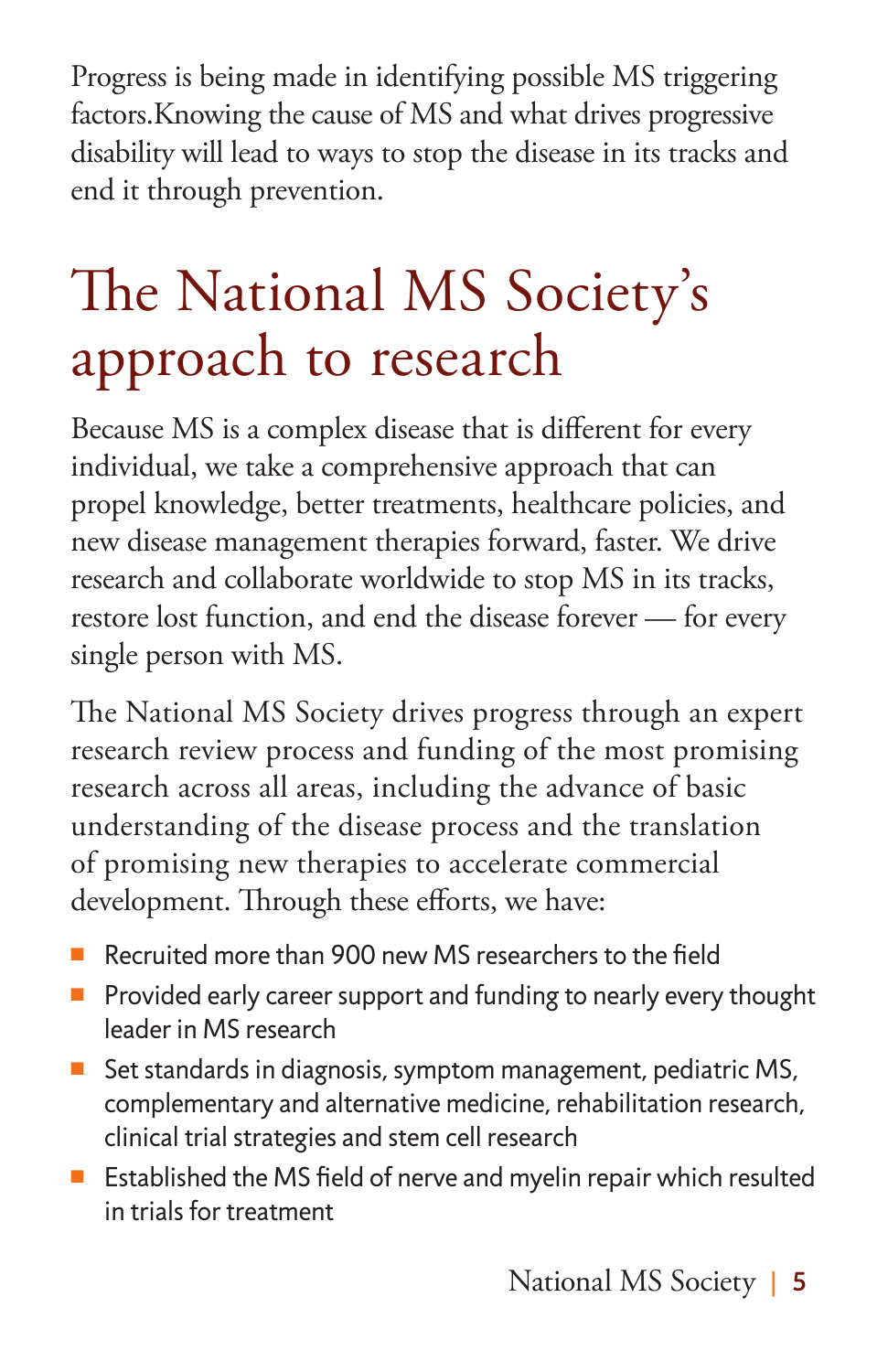- Drove research uncovering genes contributing to MS susceptibility and new treatment avenues
- Paved the way for existing therapies; currently there are more potential therapies in the pipeline than at any other time in history

After an independent audit of our comprehensive research programs, Faster Cures (an independent nonprofit focused on speeding medical research) identified the Society as the "single organization serving as a catalyst for new research in MS."

#### **HISTORY IN MS RESEARCH**

| 1868 | First correlation of MS clinical symptoms with central<br>nervous system pathology; disease named "Sclerose en<br>plaques" by Jean Martin Charcot.   |
|------|------------------------------------------------------------------------------------------------------------------------------------------------------|
| 1933 | Acute experimental allergic encephalomyelitis (EAE)<br>developed as model for MS.                                                                    |
| 1946 | National MS Society USA launched.                                                                                                                    |
| 1950 | National Institute of Neurological Diseases founded<br>at National Institutes of Health through the work of<br>the Society.                          |
| 1954 | First Society fellowship programs to train MS scientists.                                                                                            |
| 1969 | Society co-funds research of steroid ACTH, which<br>becomes the first therapy shown to speed recovery from<br>MS relapses.                           |
| 1981 | First MRI pictures of a brain affected by MS are<br>produced, revolutionizing MS diagnosis.                                                          |
| 1992 | Society supports first comprehensive search for genes<br>that make people susceptible to MS, initiating targeted<br>research program in MS genetics. |

6 | Research Directions in MS: Strategies & Progress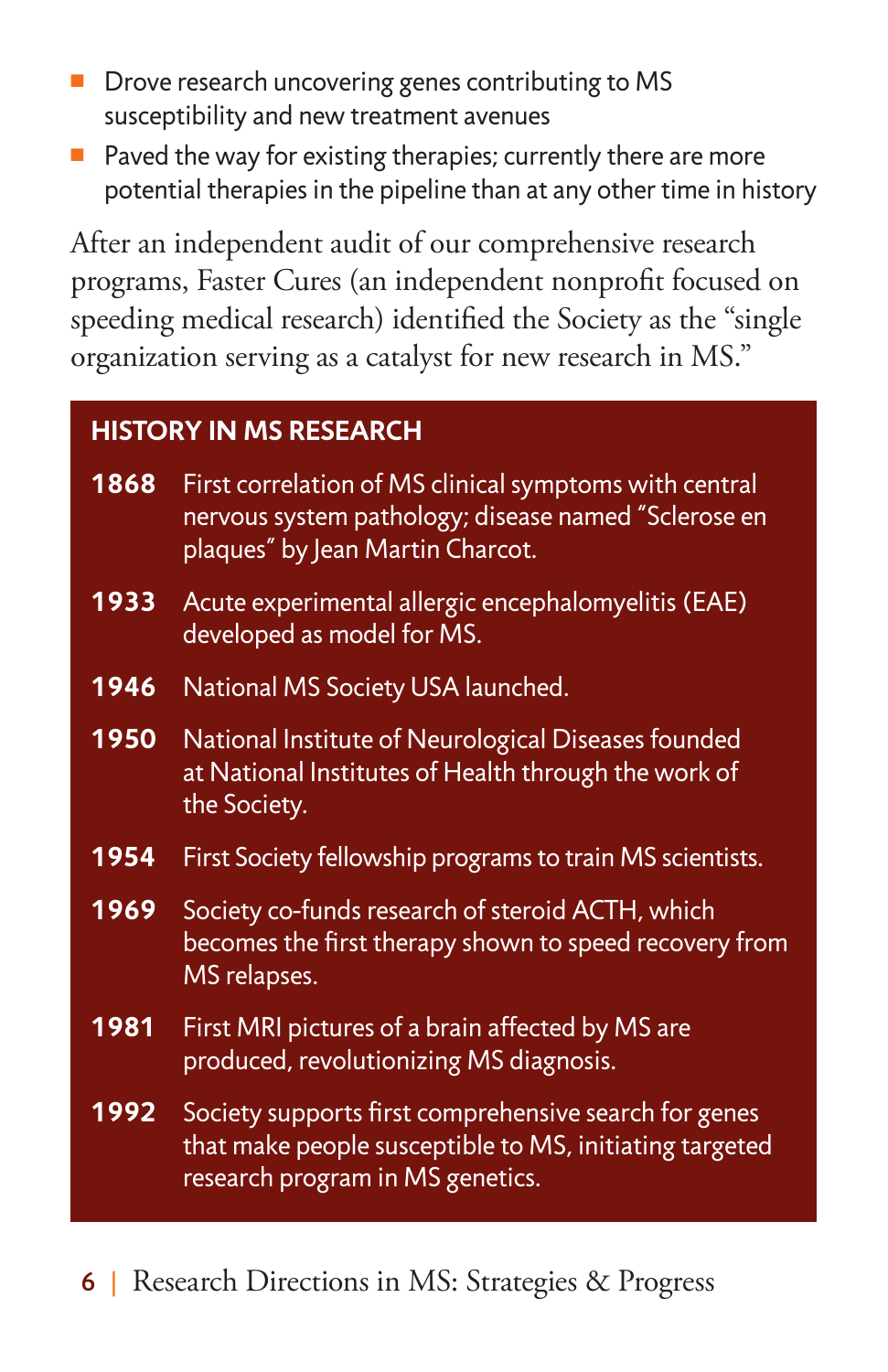| 1993 | First MS therapy approved to treat underlying disease.                                                                                                                                                                      |
|------|-----------------------------------------------------------------------------------------------------------------------------------------------------------------------------------------------------------------------------|
| 1998 | Society targets study of gender differences to fuel<br>potential for developing new therapeutic strategies.                                                                                                                 |
| 1999 | Society initiates first-ever longitudinal patient-focused<br>database effort, the Sonya Slifka MS Longitudinal Study,<br>providing socioeconomic and quality of life data.                                                  |
| 1999 | Society grantees first to isolate immature cells in the<br>adult brain capable of developing into replacements for<br>myelin-making cells destroyed by MS.                                                                  |
| 2001 | Society task force develops new diagnostic criteria for<br>MS, which shortens the time it takes a person to receive<br>a firm diagnosis. These were updated in 2005 and 2010.                                               |
| 2005 | International Nervous System Repair and Protection<br>initiative launched by the Society.                                                                                                                                   |
| 2007 | Society and MS International Federation convene a<br>Stem Cell Research Summit of leading stem cell and MS<br>experts to explore the potential of all types of stem cell<br>research for MS and to set research priorities. |
| 2007 | Society launches Fast Forward to support commercial<br>research to speed treatments to people with MS by<br>partnering with industry to develop new therapies.                                                              |
| 2008 | MS activists secure a place for MS research in the<br>Congressionally Directed Medical Research Program.                                                                                                                    |
| 2010 | First oral disease-modifying therapy for MS, approved<br>for relapsing forms.                                                                                                                                               |
| 2010 | First symptomatic therapy specific to MS approved, to<br>improve walking ability in people with all types of MS.                                                                                                            |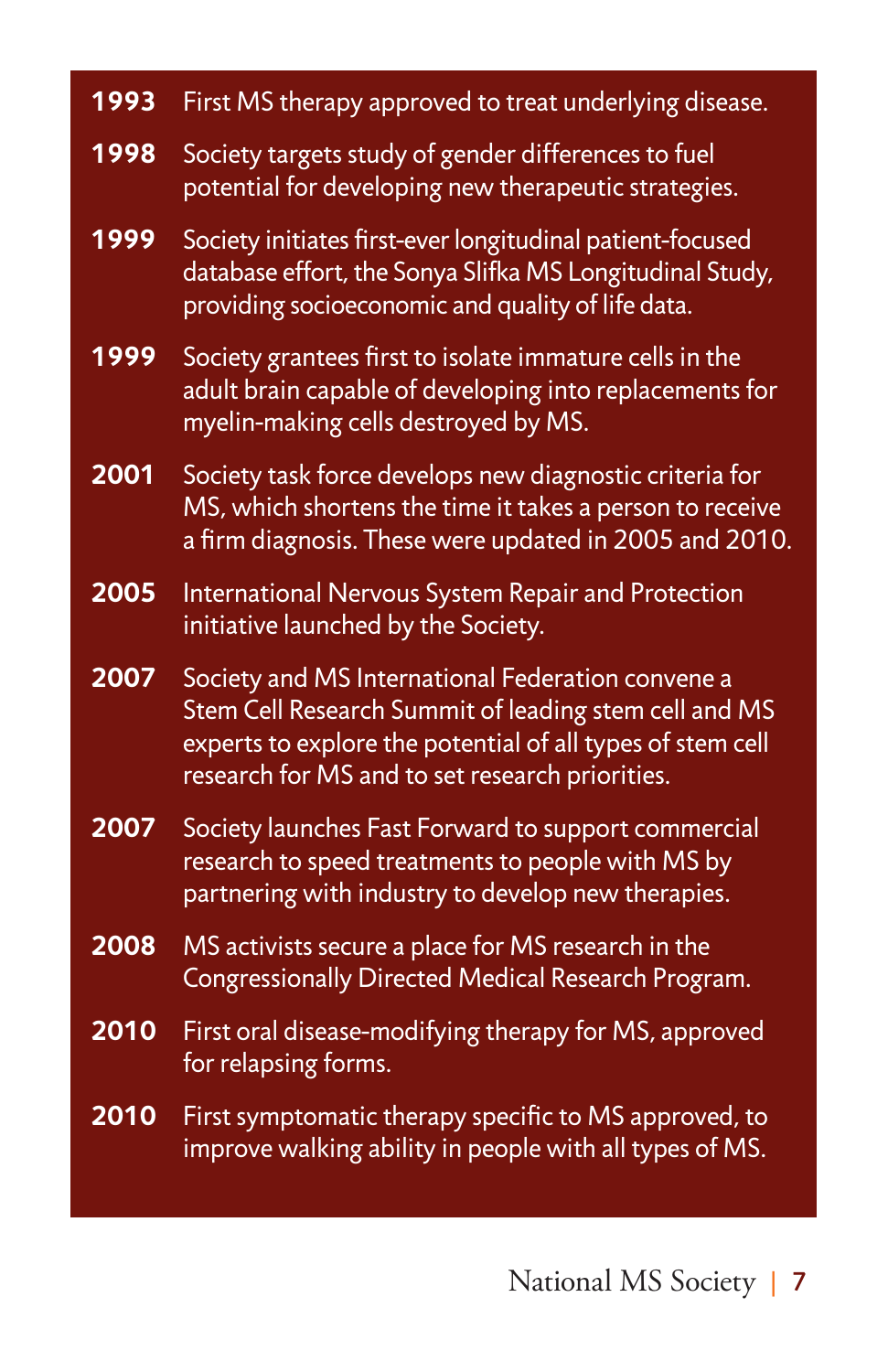| 2009-<br>2011 | Society launches three clinical trials of nerve-protecting<br>agents and a trial of vitamin D supplements.                                                                                                                             |
|---------------|----------------------------------------------------------------------------------------------------------------------------------------------------------------------------------------------------------------------------------------|
| 2011          | Nervous System Repair initiative garners millions<br>of dollars in new funding to train promising young<br>investigators; produces over 180 research papers and<br>jump-starts this field of MS research.                              |
| 2011          | Society-supported global consortium doubles the<br>number of MS risk genes identified.                                                                                                                                                 |
| 2012          | Launch of International Progressive MS Alliance to speed<br>the development of therapies.                                                                                                                                              |
| 2012          | Society task force launches effort to create a better<br>tool to track benefits of therapies on disability in MS,<br>leading to formation of the MS Outcome Assessments<br>Consortium.                                                 |
| 2013          | Society leverages its groundbreaking support of clinical<br>services for children with MS to launch the Network of<br>Pediatric MS Centers, providing essential infrastructure<br>to facilitate research on MS in its earliest stages. |
| 2014          | Large trial funded by NIH and Society begins recruiting<br>participants with progressive MS to test whether<br>ibudilast can protect the nervous system from damage.                                                                   |
| 2015          | International initiative launched to focus on how having<br>MS and other conditions (co-morbidities) influences<br>disease course and treatment.                                                                                       |
| 2015          | A phase 2 clinical trial co-funded by the Society suggests<br>a pill used to treat epilepsy (phenytoin) has the potential<br>to slow the accumulation of disability in people with MS.                                                 |
| 2015          | Results of phase 2 trial of anti-LINGO suggest potential<br>as myelin repair strategy.                                                                                                                                                 |

8 | Research Directions in MS: Strategies & Progress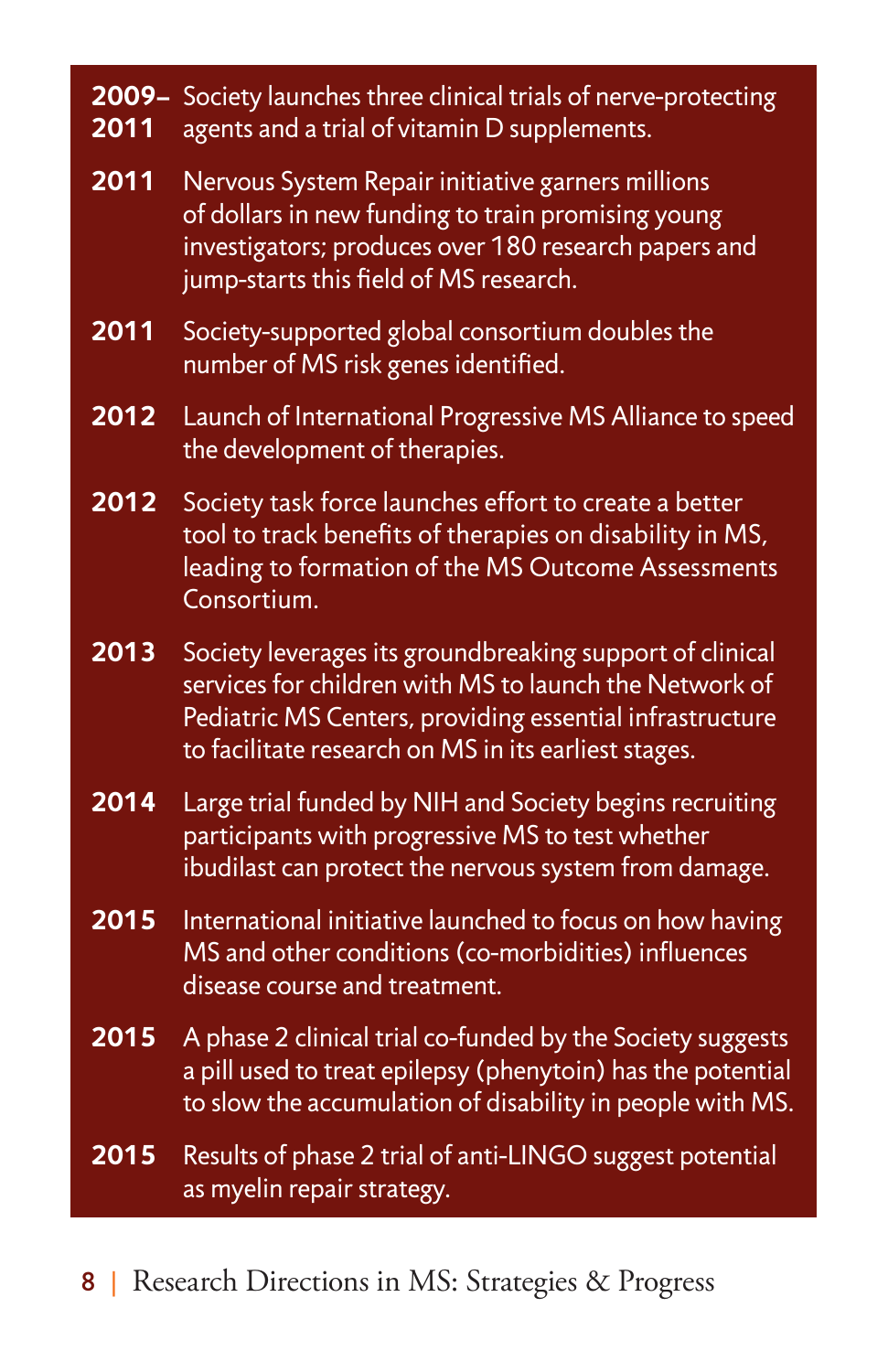### Encouraging innovation

The Society fuels novel ideas, potential therapies, projects and technologies to discover and pursue every avenue that holds promise:

- Funding university-based research and clinical trials to feed the treatment pipeline and pursuing industry partnerships for therapy development.
- Exploring non-traditional research avenues, including: healthcare policy/delivery; quality of life; complementary and alternative therapies; and concepts initiated within the pharma/ biotech industries.
- Funding investigator-initiated and Society-targeted research: we invite scientists to come to us with new ideas to be tested and we proactively target promising areas for exploration.
- Supporting the international Barancik Prize for Innovation in MS Research, the largest prize of its kind, established to spur progress toward stopping MS, restoring function and ending MS forever.

Another way the Society propels MS research forward is by funding high-risk, high-potential pilot projects to investigate new, untested ideas and attract new researchers to the field. These unique one-year grants allow researchers to quickly gather data needed to determine if their novel ideas are worth pursuing. A researcher who submits a pilot research proposal will receive fast-track reviews and approvals to speed the testing of new ideas.

### Driving global collaboration

The National MS Society fosters large-scale coalitions between MS experts and experts from other fields and diseases to make rapid and meaningful progress. We are increasing global research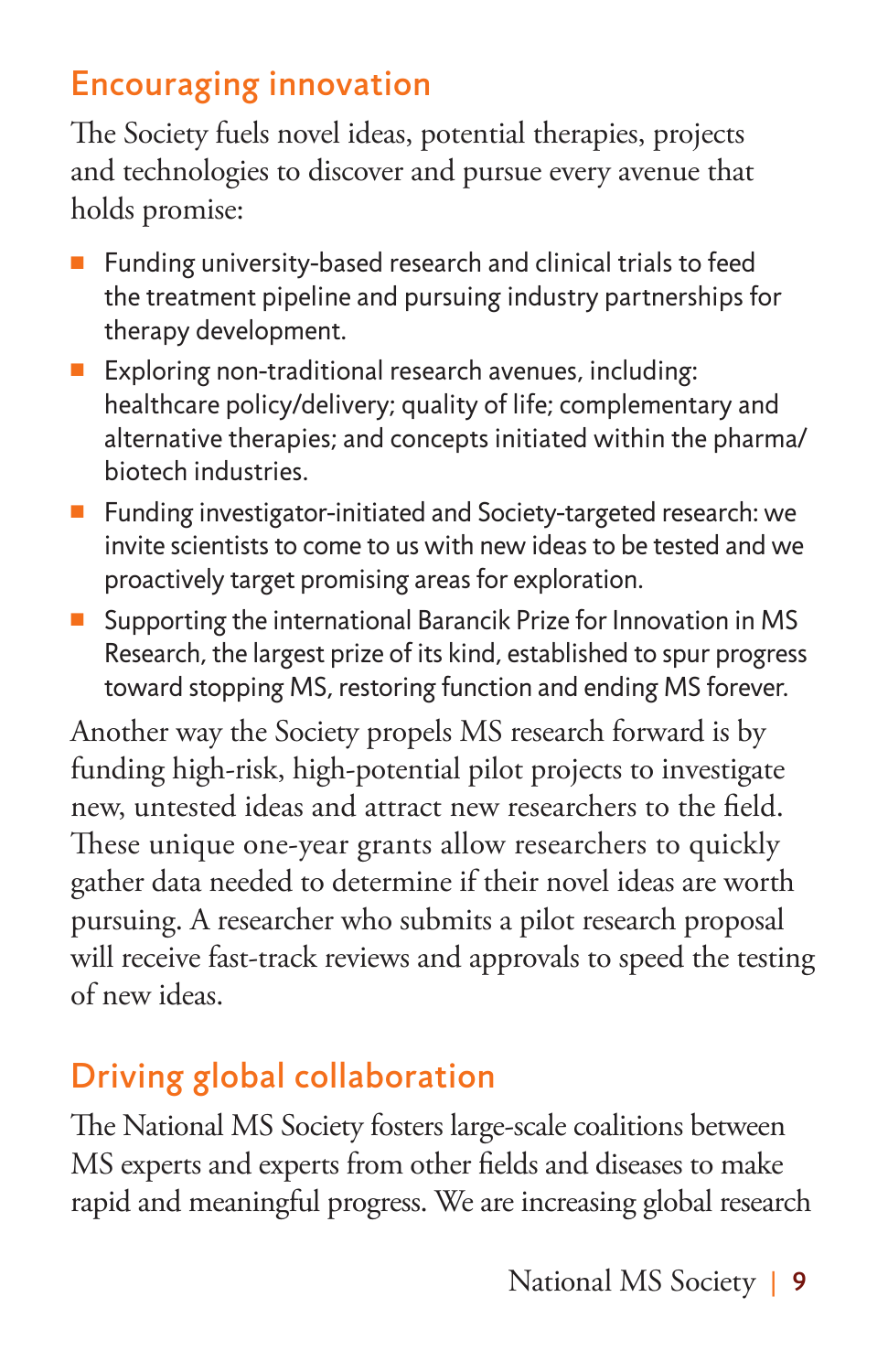investment and collaboration leading to new knowledge and effective solutions for people living with all forms of MS.

- We engage thought leaders to identify new opportunities, help set priorities and to serve as peer reviewers and advisors. Our centralized peer review and funding process helps us avoid geographic and political bias and identify the best research projects in which to strategically invest our resources.
- We helped found and continue to provide leadership as a Managing Member of the **Progressive MS Alliance**, an international coalition working together to connect resources and experts around the world to find answers and develop solutions to end progressive MS.
- We leverage support from other organizations, agencies and industry to propel MS research. The Society-led **MS Outcome Assessments Consortium** leverages data from \$2 billion in clinical trials to create a robust outcomes measure that will address the critical need for a more sensitive way to detect the benefit of potential treatments that slow or reverse progressive disability in people with MS.
- We convened over 60 international workshops and meetings over the past 45 years, playing a pivotal role in building collaborations and moving knowledge forward in critical areas. Many of these workshops have been springboards for crucial leaps forward in research approaches to MS. For example, the Society held a wellness strategy meeting to identify key research questions to be answered in areas such as diet, exercise and emotional issues in MS.

Another way we foster collaboration is through our Collaborative MS Research Center Awards, providing flexible funding for intensive laboratory studies combined with expansive clinical investigations. These five-year awards provide flexible funding, bringing together scientists and physicians from diverse fields to nurture cross-fertilization of ideas and techniques to propel progress in promising avenues of MS research.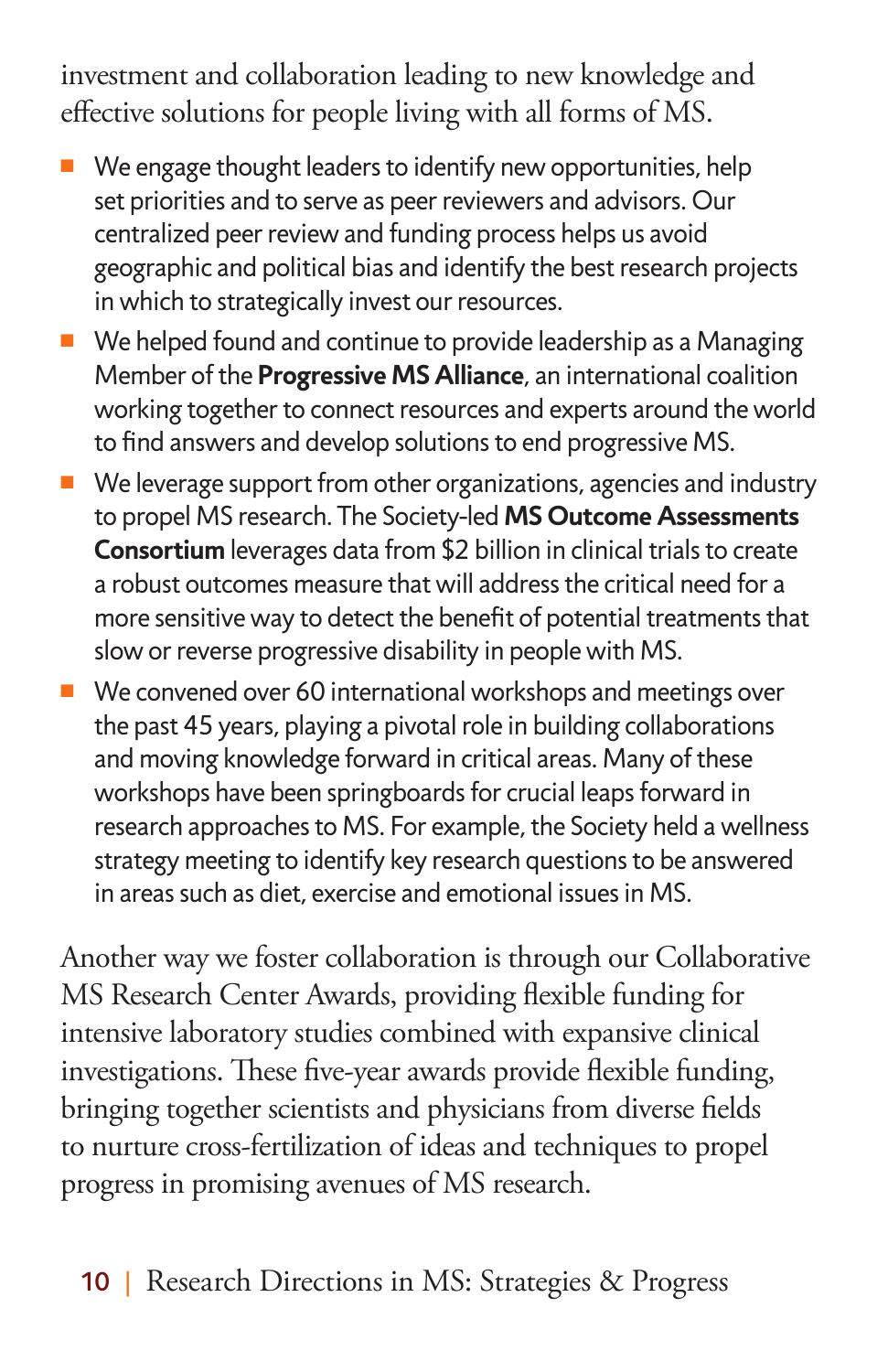### Funding research and training

The National MS Society supports and funds research activities spanning ALL research stages, including early discovery research, translational research that brings promising ideas forward into actual therapeutic solutions for testing, and clinical trials. Our unique approach drives the pursuit of all promising avenues that can positively impact people living with multiple sclerosis.

DISCOVERY RESEARCH<br>Earliest research with outcomes to advance knowledge TRANSLATIONAL RESEARCH Earlies TRANSLATIONAL RESEARCH<br>TRANSLATIONAL RESEARCH SYMPTOM MANAGEMENT RESEARCH SYMPTOM MANAGEMENT RESEARCH REHABILITATION RESEARCH REHABILITATION RESEARCH PHASE I CLINICAL TRIALS: Safety trials<br>PHASE I CLINICAL TRIALS: Efficacy & dosing ec,<br>& dosing trials <sub>r dosing the cacy trials<br>fety & efficacy trials</sub> PHASETULE TRIALS: Efficacy c<br>PHASE II CLINICAL TRIALS: Final human sa PHASE II CLINICAL TRIALS: Final hu<br>PHASE III CLINICAL TRIALS: Final hu REGULATORY REVIEW & APPROVAL PHASE IV STUDY: Studies to monitor safety & efficacy PHASE IV STUDY: Studies to monitor series of the existing drugs<br>DRUG REPURPOSING: Studies of new indications for existing drugs HEALTH POLICY RESEARCH: Cost-benefit, access, utilization ess, utilization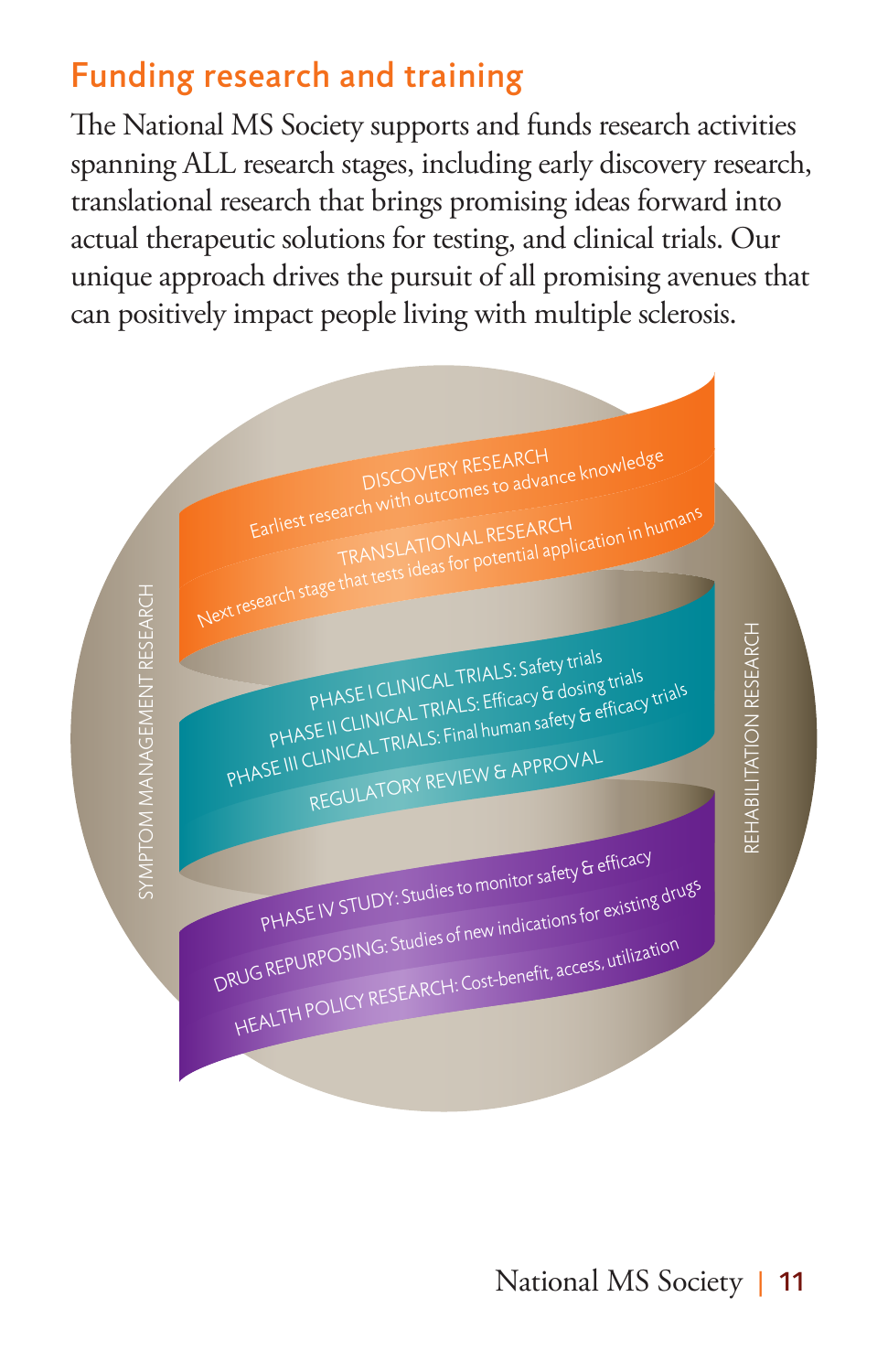We are expanding and increasing the scientific workforce focused on MS. To move toward a world free of MS, the National MS Society provides grant funding, tools, and information resources to support the brightest scientists and physicians exploring questions underlying MS. We offer a spectrum of funding opportunities and resources to support MS investigators at virtually every stage of their careers from training promising young scientists to furthering the work of established leaders in the field.

### Driving commercial research

Getting treatments to people with MS requires bold leadership, tenacity and investment at every stage of the research process. Often, the biggest hurdle in moving potential treatments forward is securing the necessary early investments and resources for commercial development — when the potential return of those investments is largely unknown. The Society continues to propel promising new therapies by breaking down barriers to commercial development through Society mechanisms like Fast Forward. We drive connections of all the resources necessary to ensure that promising treatments don't languish on a dusty shelf. The Society is boldly closing the gap between promising discoveries and the commercial development necessary to get new treatments to people with MS.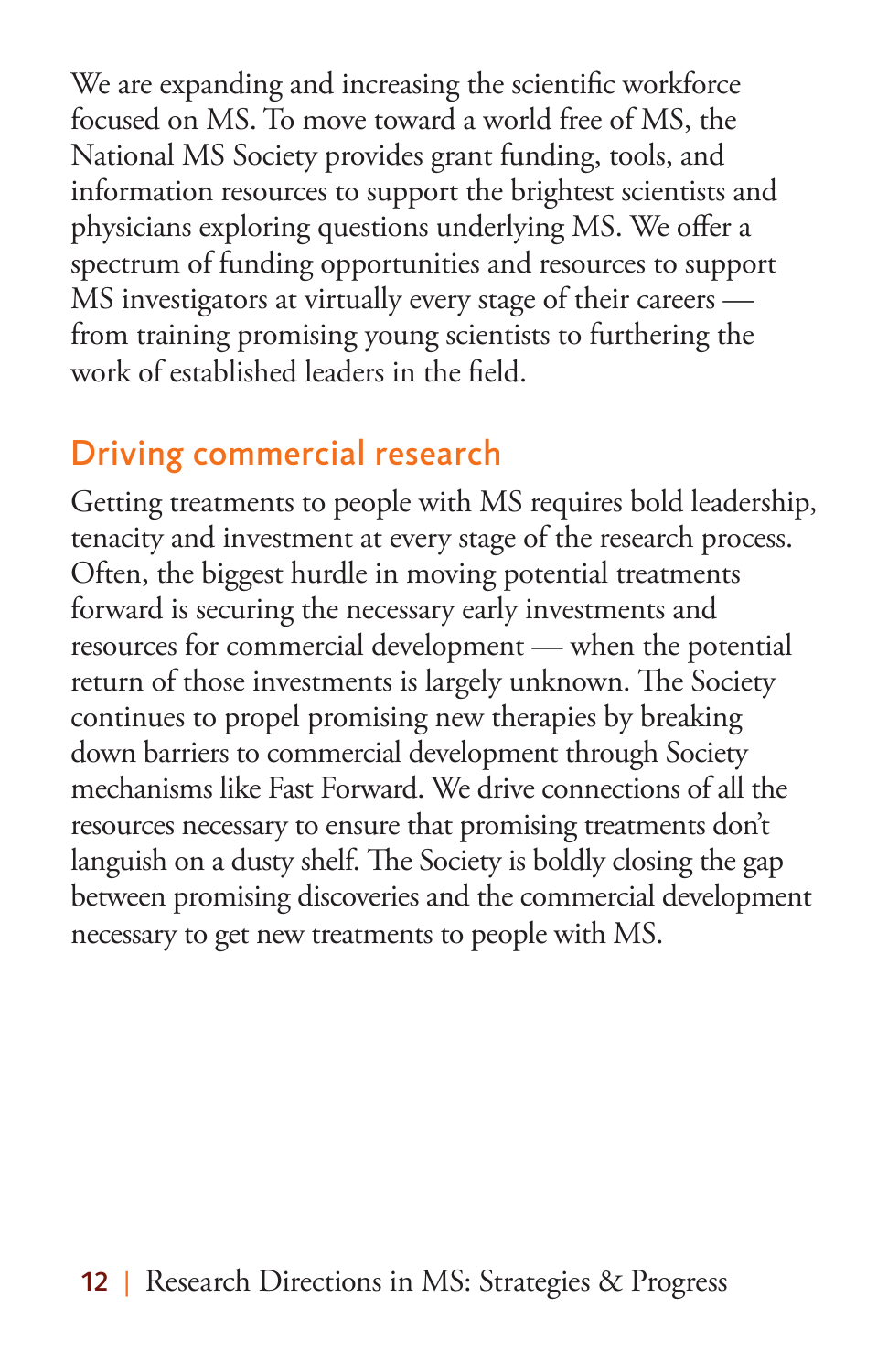

Freeing the world from MS requires a comprehensive approach to research — research that will STOP MS in its tracks; research that will RESTORE what's been lost; and research that will END MS forever.



### STOP MS in its tracks

A variety of therapies exist for people with relapsing forms of MS. For some, these treatments reduce the number and severity of attacks and slow disease activity, but more must be done to stop disease progression for everyone affected by MS — including those with progressive forms.

We must stop the disease in its tracks and prevent further loss for people by speeding the development of new diseasemodifying therapies and symptomatic treatments, including alternative and complementary therapies. We need to:

- Better understand the role the immune system and inflammation play in the cause of MS and in ongoing disease activity and progression
- Support clinical trials testing new therapies to stop damage and progression of disability
- Explore wellness strategies that might help to stop inflammation or progression
- Ensure that we understand healthcare issues and gather data to advocate for policies that enable everyone with MS to access quality care and treatment
- Understand the mechanisms that cause tissue injury and that drive disease progression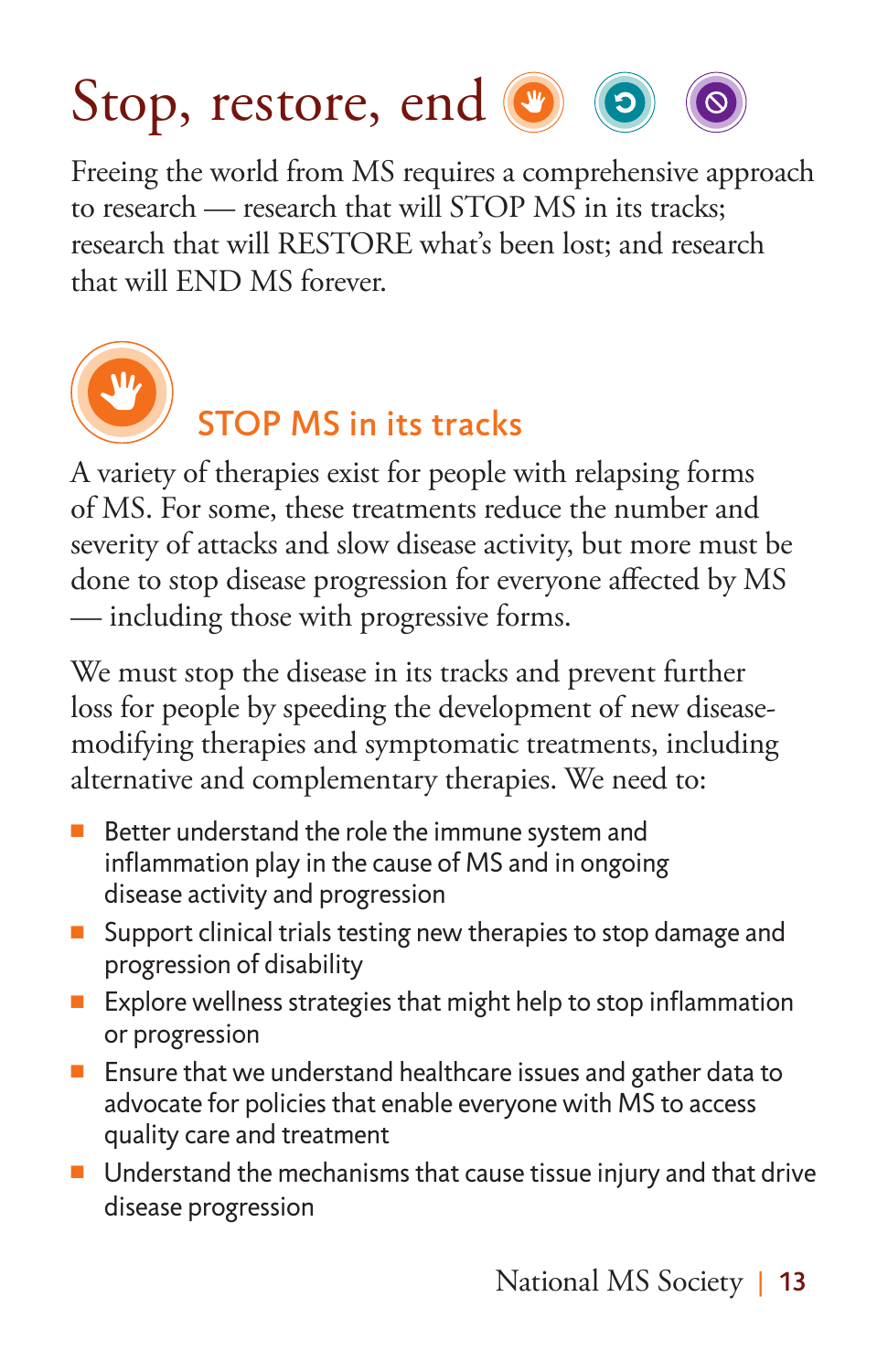### Driving progress

We are making significant progress toward stopping MS:

- The International Progressive MS Alliance funds research worldwide and removes barriers to the development of treatments for progressive MS.
- Research is beginning to uncover modifiable factors that increase a person's risk for developing progressive MS, including smoking and obesity.
- A trial funded in part by the MS Societies of the U.S. and the U.K. showed that an oral epilepsy therapy may protect against optic nerve damage, often the first symptom of MS. The results need confirmation in a larger study, but raise the possibility of "repurposing" a therapy already on the market with a long track record of successful use. The Society also has joined with National Institutes of Health (NIH) to launch a therapy trial of the repurposed therapy ibudilast in primary-progressive and secondaryprogressive MS.
- Wellness strategies may help stop inflammation or progression in MS. Reports by Society-funded researchers suggest that dietary salt may speed the development of an MS-like disease in mice, providing new insights on immune system activity in MS. A comprehensive analysis of gut bacteria in people with MS is ongoing to determine factors that may drive progression and develop probiotic strategies for stopping progression.
- Several of the Society's commercial funding partnerships are advancing treatment strategies aimed at protecting the nervous system from damage and targeting progressive MS.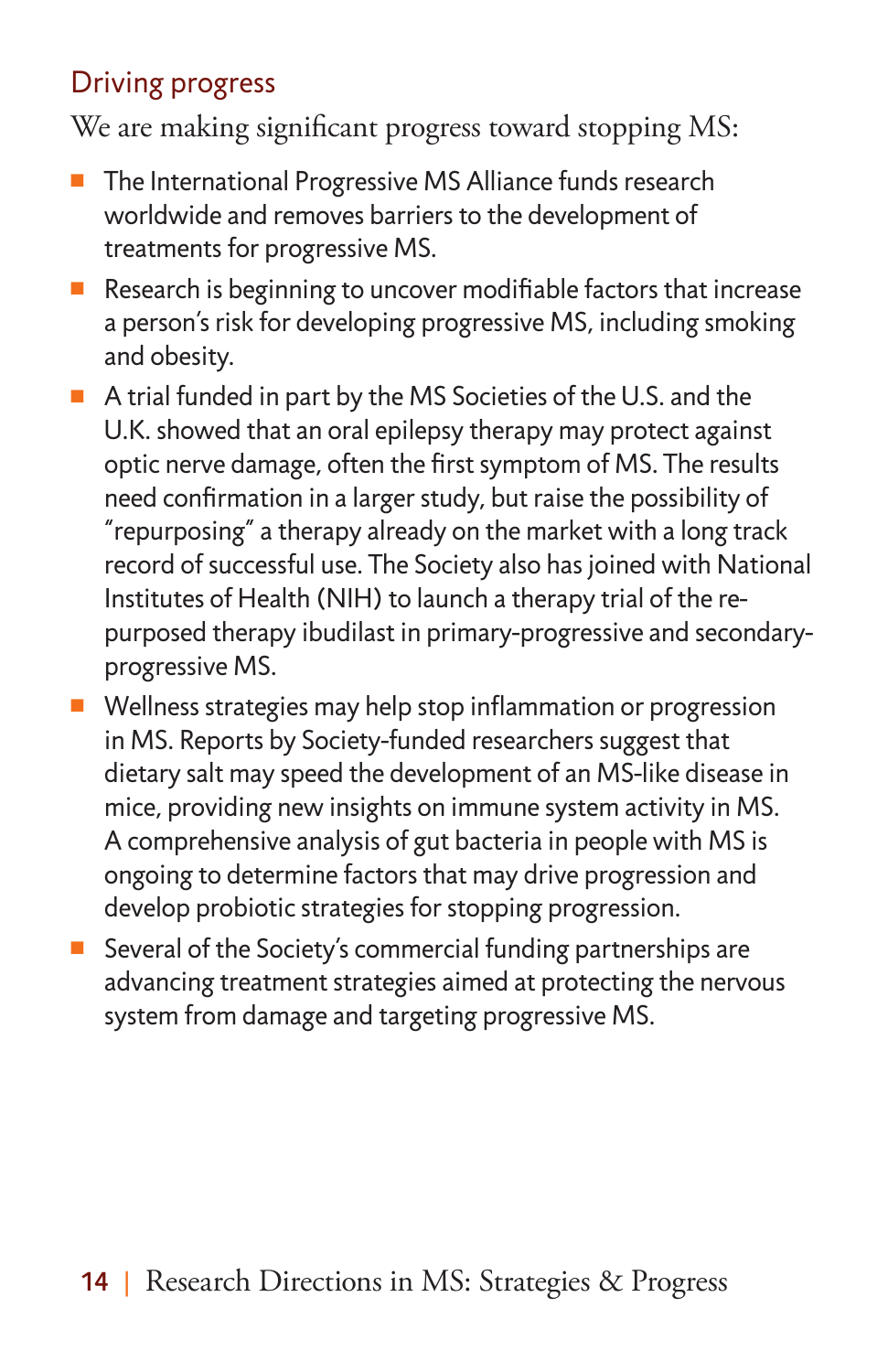

## RESTORE what's been lost

Just a few short years ago, there was little belief that nervous system repair was even possible. Through the tireless efforts of the National MS Society and other funding partners and researchers around the world, a whole new field has emerged to pursue strategies to repair the nervous system and restore function to people with MS.

> We must find ways to repair damage through nervous system and myelin repair and help people regain function through rehabilitation, and physical and cognitive therapies. Here's how:

- Understand how nerves and myelin work normally and how to stimulate repair when they are damaged
- Aggressively pursue clinical trials of new cell therapies and other therapeutic approaches to rebuild the nervous system
- Ensure that innovative wellness and rehabilitation techniques are developed to maximize function and develop better ways to reduce MS symptoms, including mood and cognitive symptoms
- Provide data on optimal health care delivery and policy to fuel advocacy efforts to improve quality of care and quality of life

### Driving progress

We are making significant progress in efforts to restore function to people with MS, particularly in our priority areas of nervous system repair and lifestyle/wellness:

■ Society-sponsored researchers at the University of Rochester and in Milan, Italy have shown recent success transplanting stem cells in mice, promoting recovery of function.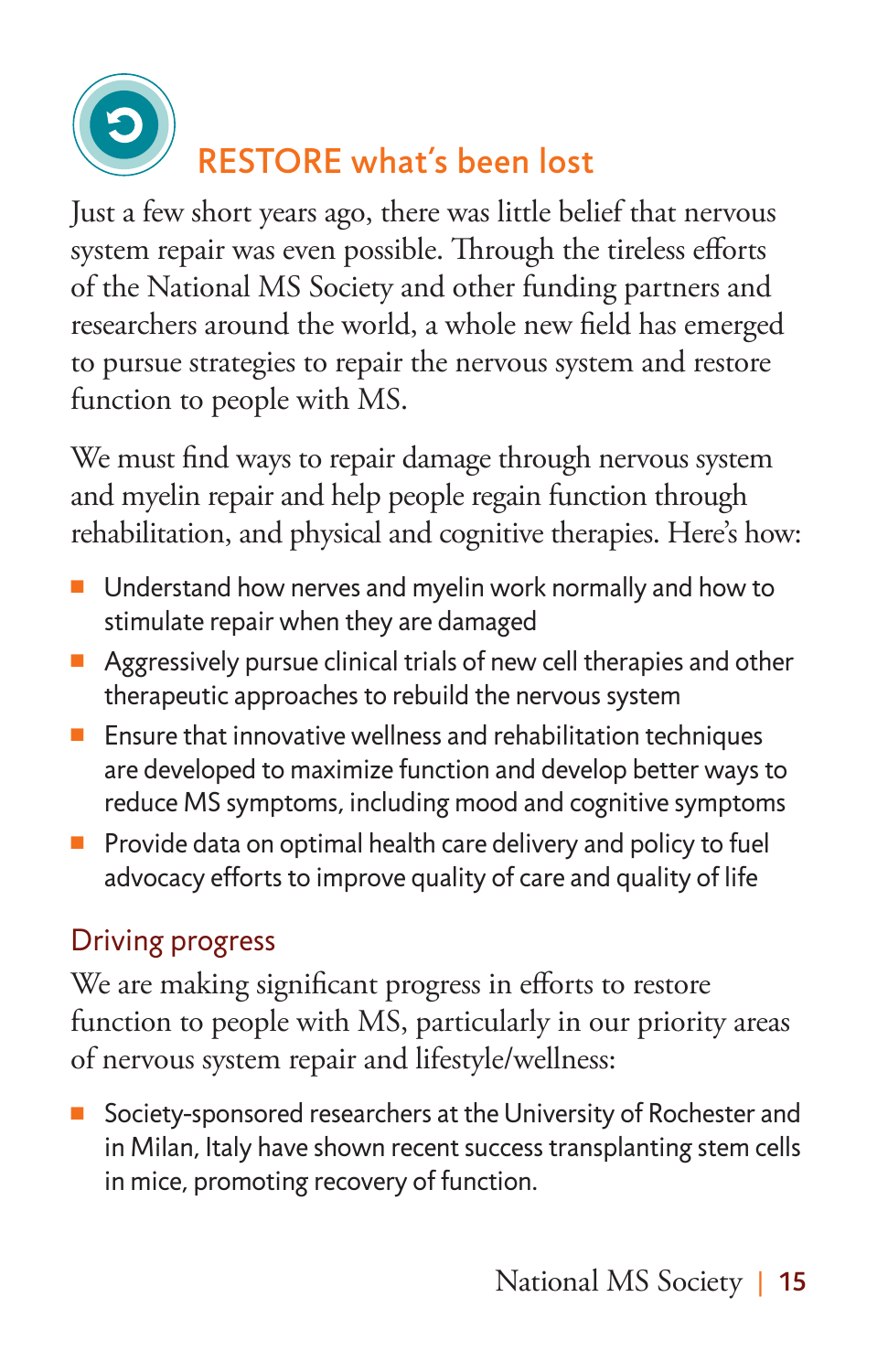- A Society-supported team at the University of California, San Francisco has identified compounds approved by the FDA for various disorders that might also stimulate myelin repair. This work has already led to a clinical trial of one of these compounds.
- Strong evidence that cognitive rehabilitation improves learning and memory has been published by the Kessler Foundation in New Jersey, where new rehab researchers receive training through the Society's mentor-based fellowship program. Effects of cognitive rehabilitation in the study lasted for 6 months after training ended and also benefited quality of life. In addition, the Society is funding a clinical trial to determine whether aerobic exercise can improve cognitive impairment in people with MS.
- Commercial partnerships geared to restore function include the development of an adult stem cell platform for the treatment of MS and a partnership to test a novel "Medical Food" for MS cognitive impairment.



### END the disease forever

**STOP RESTORE END** The uncertainty of MS affects everyone with a diagnosis; uncertainty about what tomorrow might hold. But it also demands urgency to ultimately bring an end to this disease for everyone — forever. Prevention for future generations means we need to find the cause of MS, what triggers it, and what may protect against it. Here's how:

- Aggressively pursue studies to identify all of the MS-related genes, because genes make people susceptible to MS — so that we can answer how it is triggered and how it could be prevented
- Better understand what factors in the environment influence whether a person gets MS
- Identify possible infectious triggers for MS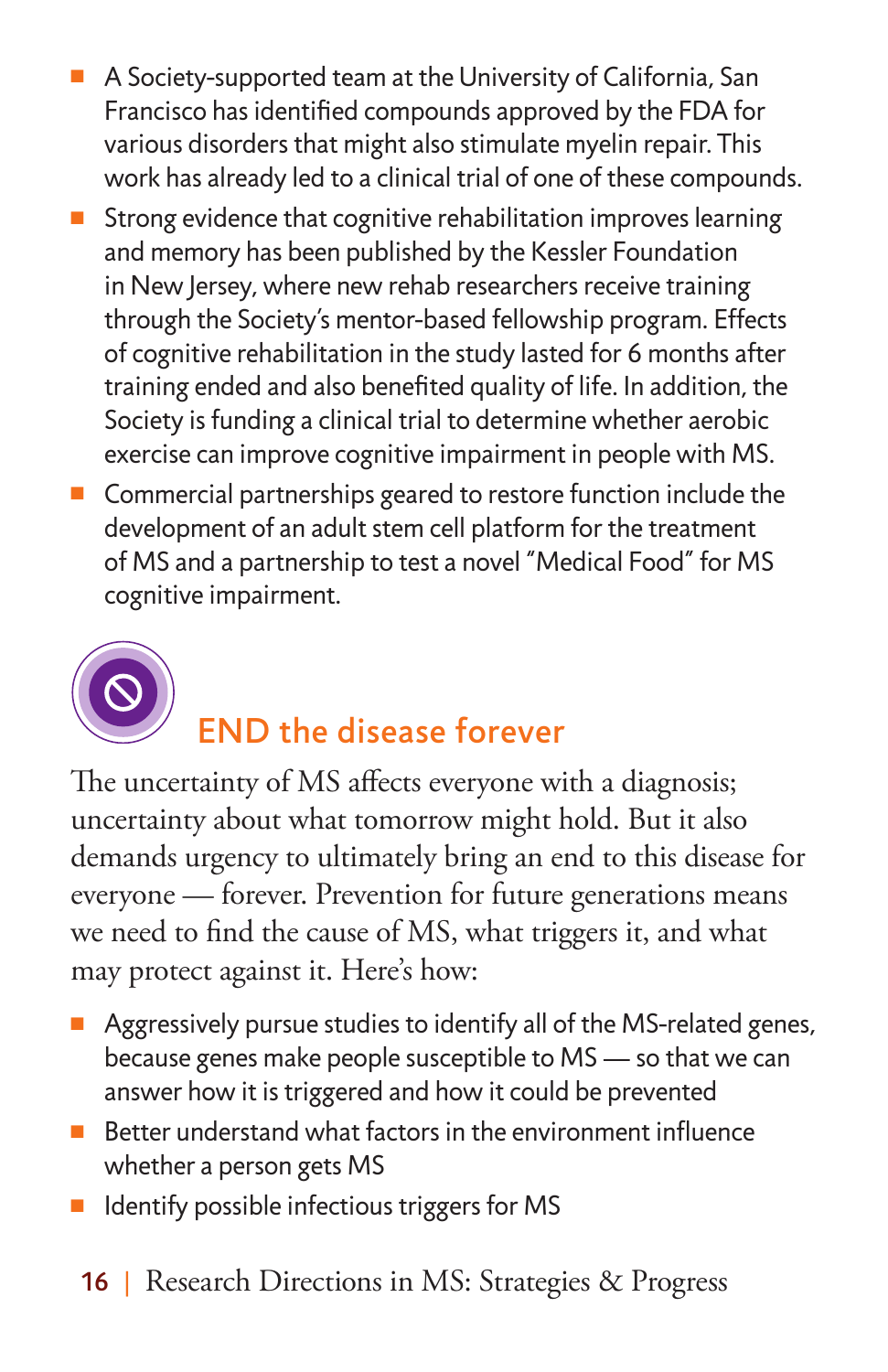### Driving progress

Progress has been made to identify factors that may increase a person's chances of developing MS, such as specific genes, infections and lifestyles. We know that none of these is a single cause of MS, that not everyone with MS has been exposed to these factors, and that people exposed to them will not necessarily develop MS. However, they may provide clues to disease prevention. For example:

- With funding from the National MS Society and others, the International MS Genetics Consortium has identified more than 150 new MS risk genes that better define the biological pathways leading to MS and that may inform ways to prevent the disease and to enhance treatment design.
- Researchers funded by the Society and others have developed a new approach to understanding how subtle changes in genes may increase the risk of developing MS and other immune diseases.
- The Society launched the MS Prevalence Initiative to better understand who and how many people are affected by MS in the United States.
- An expanded Network of Pediatric MS Centers, supported by the Society, collects research data that advances our understanding of MS in both children and adults. One example is a study of what triggers MS in children.
- Studies funded by the Society increasingly indicate that MS may be experienced more severely by African Americans. These studies are crucial to better understand MS progression, to plan and conduct clinical trials, and to find solutions for African Americans living with MS.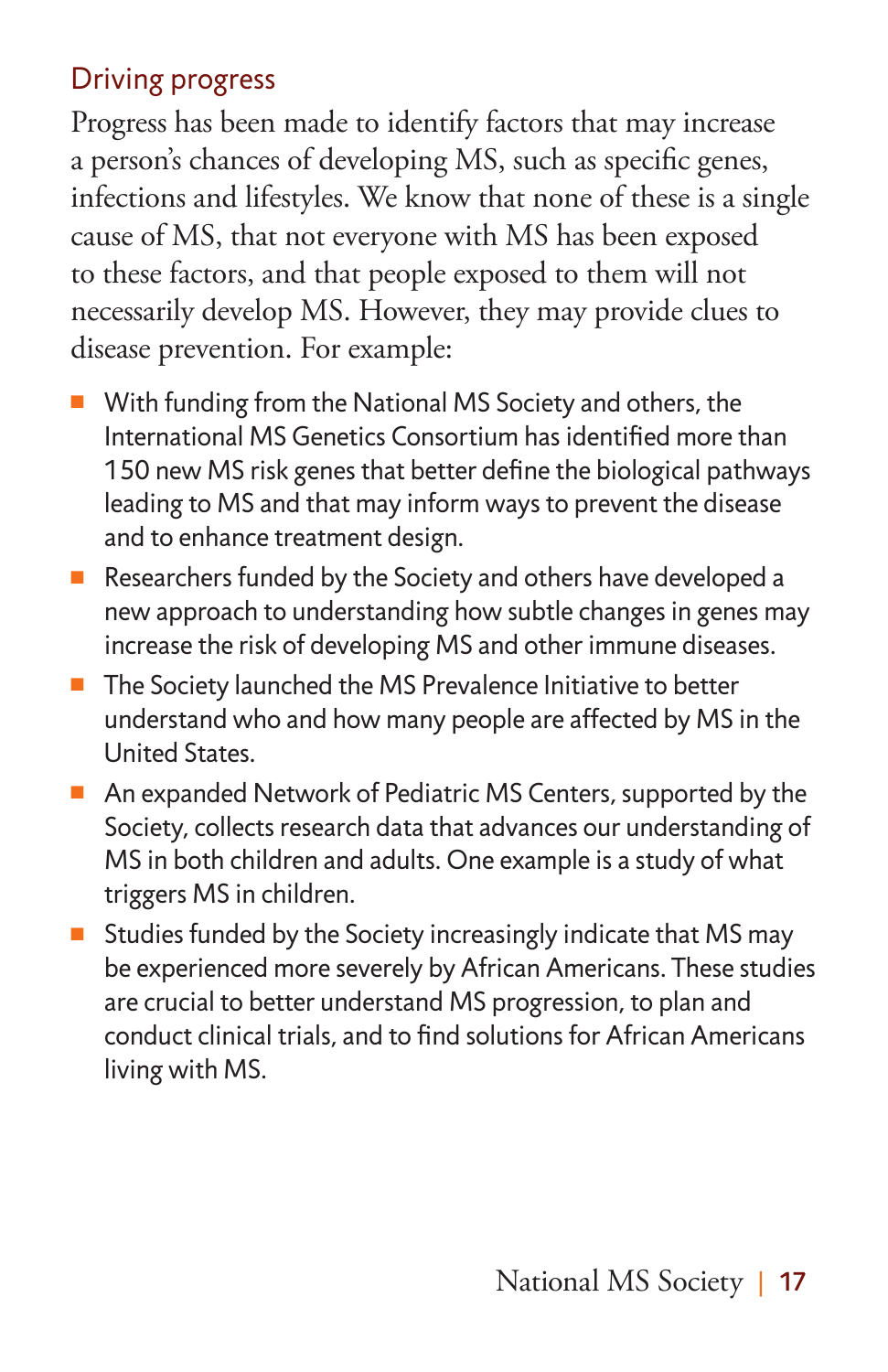## Our commitment

**Our vision is simple: a world free of MS.** We will expand investments and worldwide collaboration to accelerate research. Scientific breakthroughs will propel the knowledge to end MS and identify everyday solutions that change the lives of people with all forms of MS.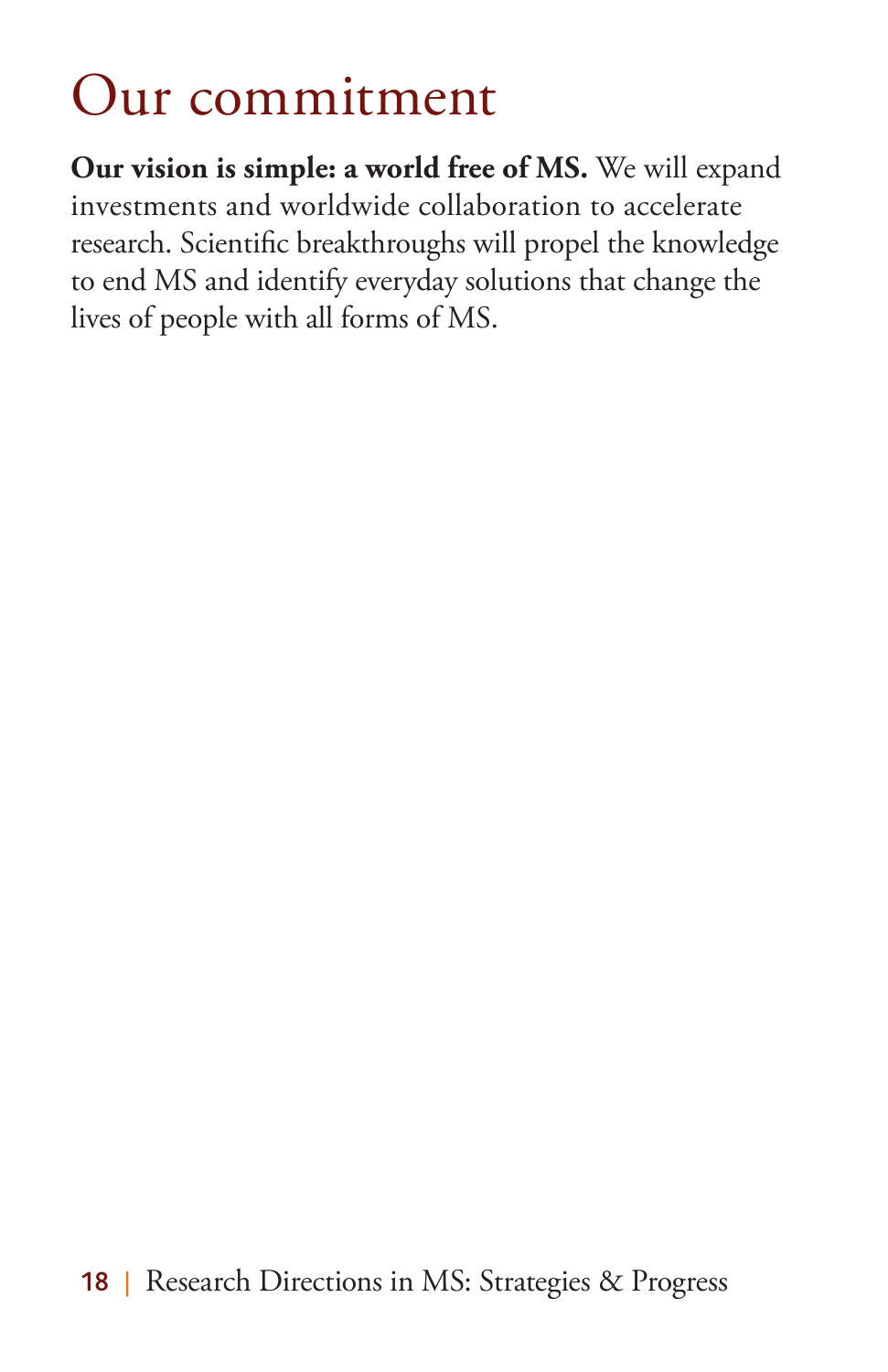## **Notes**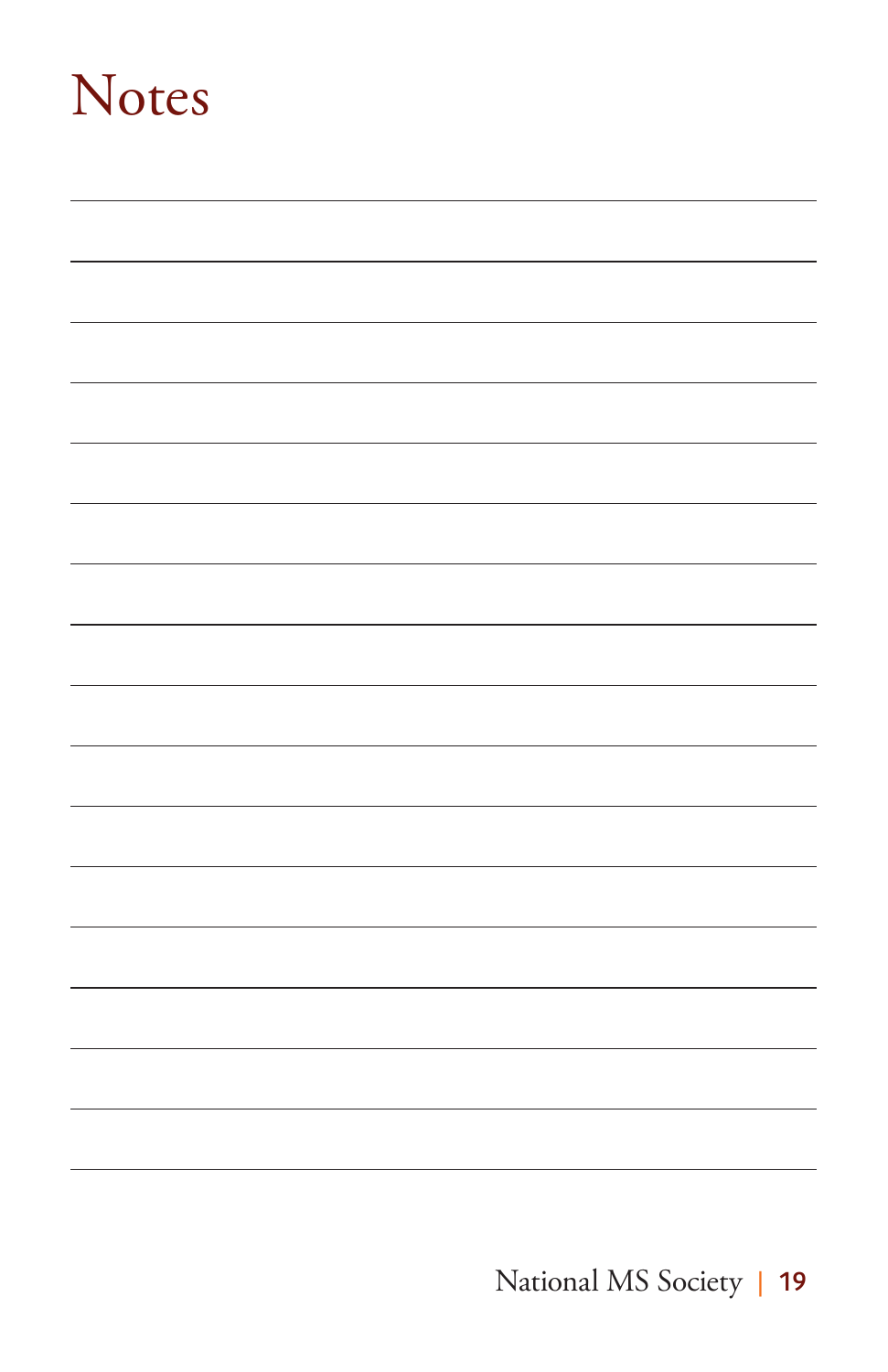## **Notes**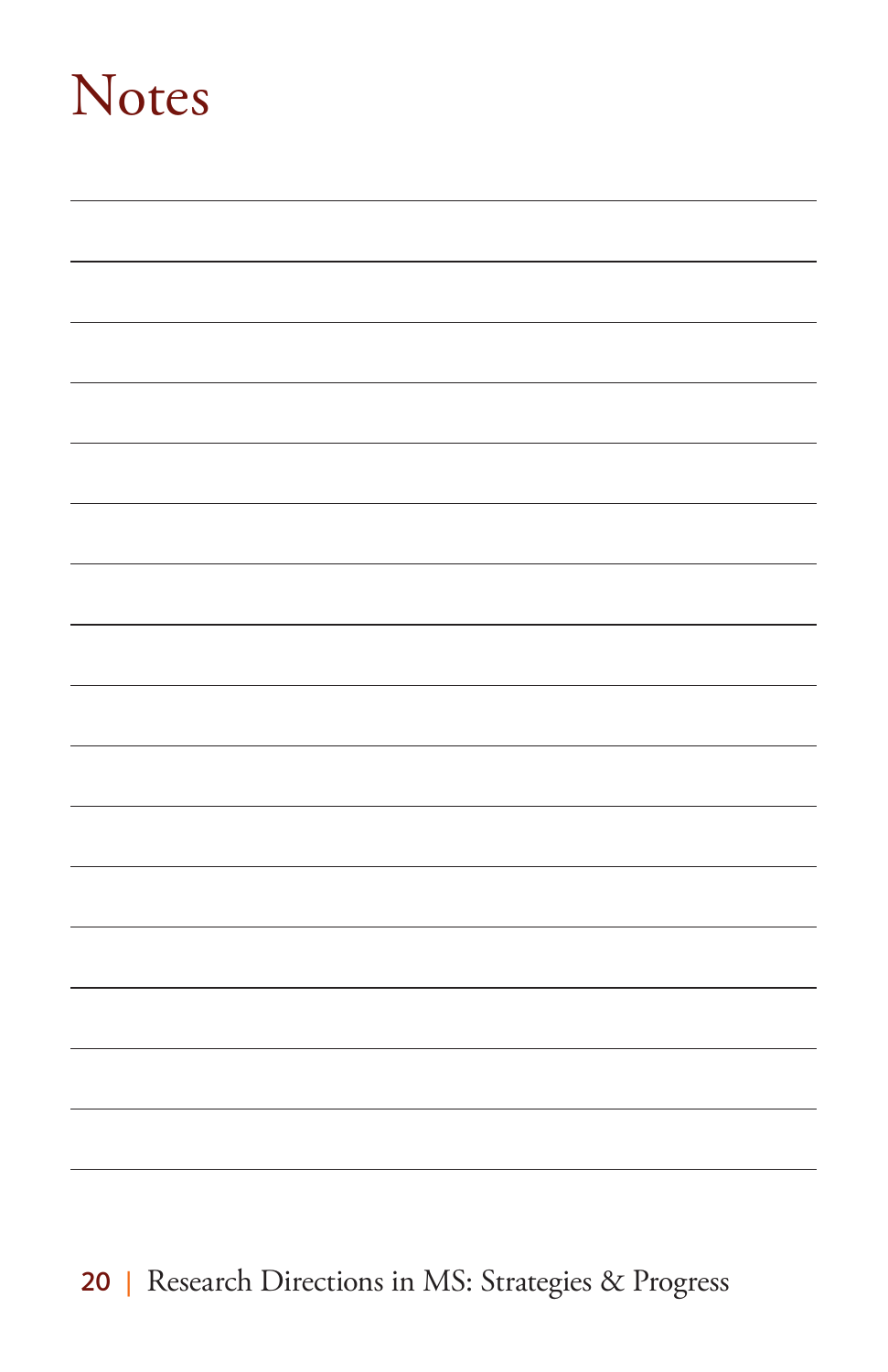The National Multiple Sclerosis Society ("Society") is proud to be a source of information on multiple sclerosis related topics. The information provided is based on professional advice, published experience, and expert opinion, but does not constitute medical or legal advice. For specific medical advice, consult a qualified physician. For specific legal advice, consult a qualified attorney.

The Society does not endorse products, services or manufacturers. Such names appear here solely because they are considered helpful information. The Society assumes no liability for the recipient's use of any product or service mentioned. The Society does not independently verify whether the information provided by each service provider is accurate. The Society undertakes no responsibility to verify whether the service provider is appropriately licensed and certified and has applicable insurance coverage.

Early and ongoing treatment with an FDA-approved therapy can make a difference for people with multiple sclerosis. Learn about your options by talking to your healthcare professional and contacting the National MS Society at **national**MS**society.org** or 1-800-344-4867.

The Society publishes many other resources about various aspects of MS. Visit **national**MS**society.org/brochures** or call 1-800-344-4867.

### Other popular resources include:

- Disease-Modifying Therapies for MS
- Participating in Clinical Trials: A Guide for People with MS
- Living with MS